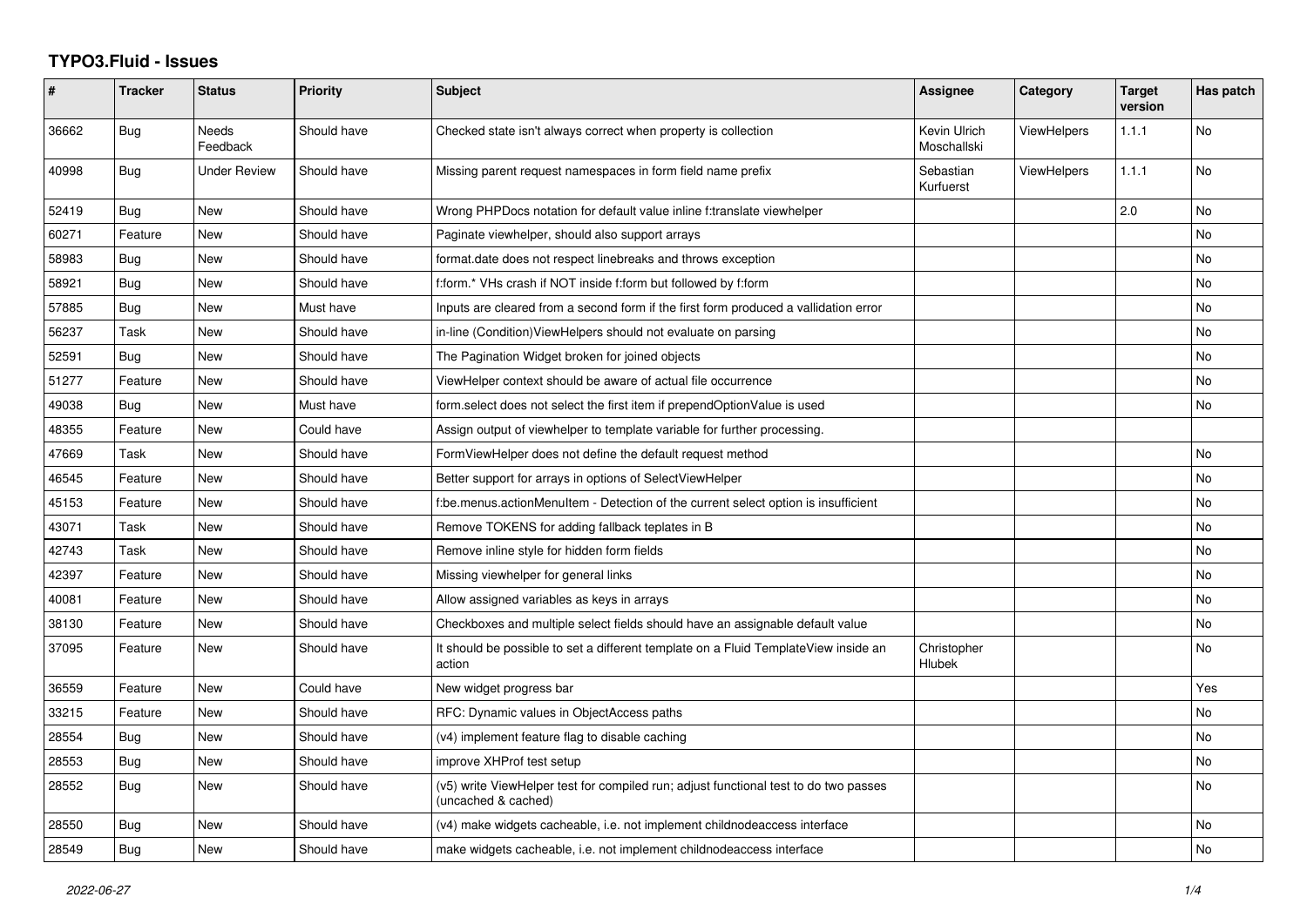| ∦     | <b>Tracker</b> | <b>Status</b>            | <b>Priority</b> | <b>Subject</b>                                                                                       | <b>Assignee</b>        | Category | <b>Target</b><br>version | Has patch |
|-------|----------------|--------------------------|-----------------|------------------------------------------------------------------------------------------------------|------------------------|----------|--------------------------|-----------|
| 13045 | Bug            | New                      | Should have     | Entity decode of strings are different between if-conditions and output of variable                  |                        |          |                          |           |
| 9514  | Feature        | New                      | Should have     | Support explicit Array Arguments for ViewHelpers                                                     |                        |          |                          |           |
| 28551 | Bug            | Accepted                 | Should have     | (v4) backport VHTest                                                                                 | Sebastian<br>Kurfuerst |          |                          | No        |
| 9005  | Feature        | Accepted                 | Could have      | Fluid Template Analyzer (FTA)                                                                        | Sebastian<br>Kurfuerst |          |                          |           |
| 46091 | Task           | <b>Needs</b><br>Feedback | Should have     | Show source file name and position on exceptions during parsing                                      |                        |          |                          | <b>No</b> |
| 45345 | Feature        | <b>Needs</b><br>Feedback | Should have     | Easy to use comments for fluid that won't show in output                                             |                        |          |                          |           |
| 3291  | Feature        | Needs<br>Feedback        | Should have     | Cacheable viewhelpers                                                                                |                        |          |                          | No        |
| 55008 | Bug            | <b>Under Review</b>      | Should have     | Interceptors should be used in Partials                                                              | Christian Müller       |          |                          | No.       |
| 52640 | Feature        | <b>Under Review</b>      | Should have     | Create an UnlessViewHelper as opposite to the IfViewHelper                                           | <b>Marc Neuhaus</b>    |          |                          | No        |
| 52536 | Bug            | <b>Under Review</b>      | Should have     | Errorclass not set if no property-attribute set                                                      |                        |          |                          |           |
| 50888 | <b>Bug</b>     | <b>Under Review</b>      | Should have     | WSOD by changing name of section and if Fluid caches are generated                                   |                        |          |                          | No        |
| 49756 | Feature        | <b>Under Review</b>      | Should have     | Select values by array key in checkbox viewhelper                                                    |                        |          |                          | No        |
| 47006 | Bug            | <b>Under Review</b>      | Should have     | widget identifier are not unique                                                                     |                        |          |                          | No        |
| 5636  | Task           | <b>Under Review</b>      | Must have       | Form_RadioViewHelper and CheckBoxViewHelper miss check for existing object<br>before it is accessed. |                        |          |                          | No        |
| 39990 | Bug            | New                      | Should have     | Same form twice in one template: hidden fields for empty values are only rendered<br>once            |                        | Core     |                          | No        |
| 33551 | Bug            | New                      | Must have       | View helper values break out of a partial scope                                                      | Sebastian<br>Kurfuerst | Core     |                          | No        |
| 32035 | Task           | New                      | Should have     | Improve fluid error messages                                                                         |                        | Core     |                          | Yes       |
| 30555 | Feature        | New                      | Could have      | Make TagBuilder more extensible                                                                      |                        | Core     |                          | No.       |
| 27607 | Bug            | New                      | Must have       | Make Fluid comparisons work when first element is STRING, second is NULL.                            |                        | Core     |                          | No        |
| 12863 | Bug            | New                      | Should have     | Attributes of a viewhelper can't contain a '-'                                                       | Sebastian<br>Kurfuerst | Core     |                          | No        |
| 10472 | Feature        | New                      | Could have      | Fluid Standalone distribution                                                                        |                        | Core     |                          | No        |
| 7608  | Feature        | New                      | Could have      | Configurable shorthand/object accessor delimiters                                                    |                        | Core     |                          | Yes       |
| 4704  | Feature        | New                      | Should have     | Improve parsing exception messages                                                                   |                        | Core     |                          |           |
| 3481  | Bug            | New                      | Should have     | Use ViewHelperVariableContainer in PostParseFacet                                                    |                        | Core     |                          | No        |
| 1907  | Feature        | New                      | Could have      | Default values for view helpers based on context                                                     |                        | Core     |                          |           |
| 33394 | Feature        | Needs<br>Feedback        | Should have     | Logical expression parser for BooleanNode                                                            | <b>Tobias Liebig</b>   | Core     |                          | No        |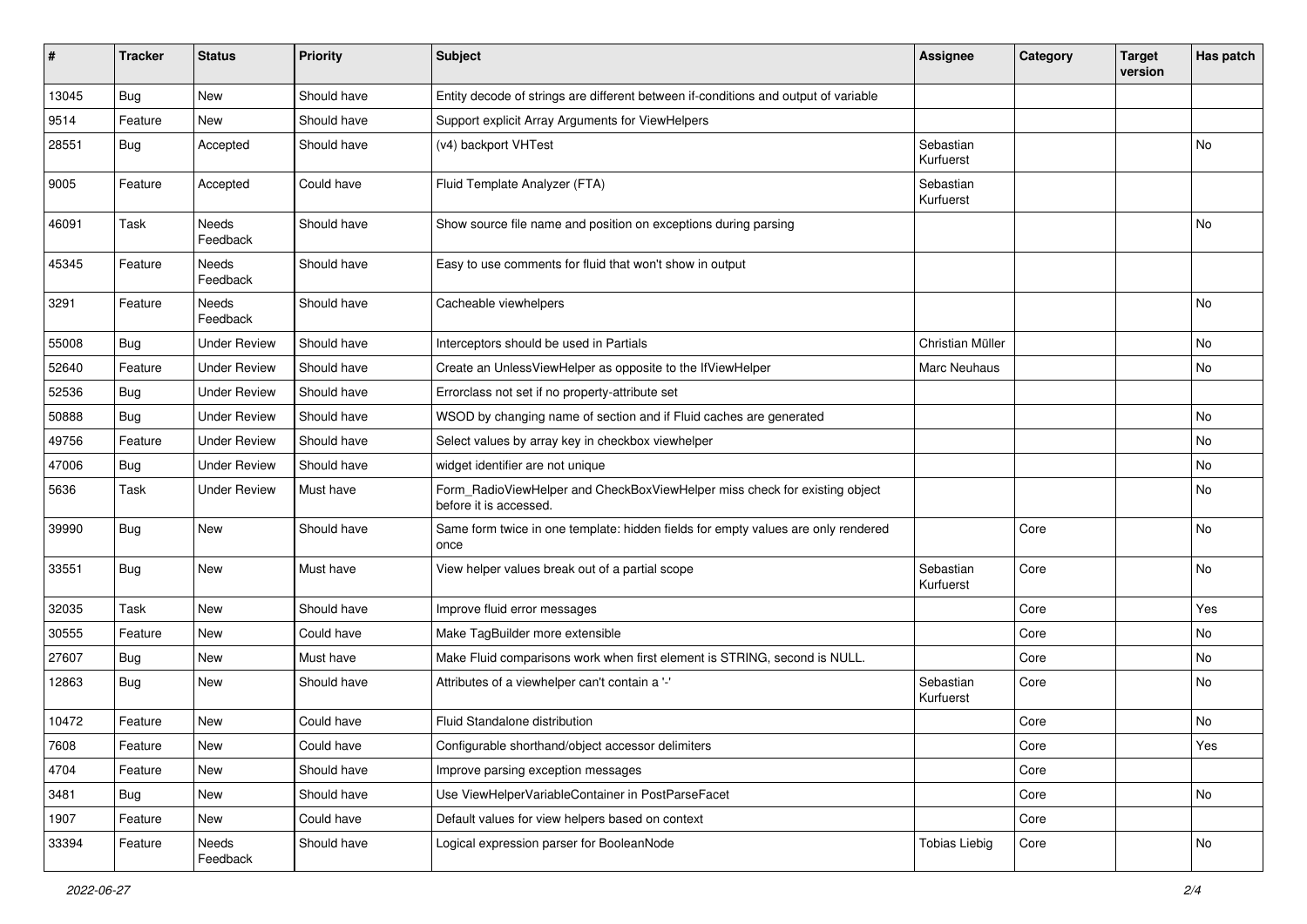| #     | <b>Tracker</b> | <b>Status</b>       | <b>Priority</b>      | <b>Subject</b>                                                                                         | Assignee                    | Category           | <b>Target</b><br>version | Has patch |
|-------|----------------|---------------------|----------------------|--------------------------------------------------------------------------------------------------------|-----------------------------|--------------------|--------------------------|-----------|
| 51239 | Bug            | Under Review        | Must have            | AbstractViewHelper use incorrect method signature for "\$this->systemLogger->log()"                    | Adrian Föder                | Core               |                          | Yes       |
| 46257 | Feature        | <b>Under Review</b> | Should have          | Add escape sequence support for Fluid                                                                  |                             | Core               |                          | No        |
| 60181 | Feature        | New                 | Could have           | Caching mechanism for Fluid Views/Templates                                                            |                             | View               |                          | No        |
| 45394 | Task           | <b>New</b>          | Should have          | Forwardport Unit test for standalone view                                                              |                             | View               |                          | No        |
| 43072 | Task           | New                 | Should have          | Remove TOKENS for adding templates fallback in Backporter                                              |                             | View               |                          | <b>No</b> |
| 38369 | <b>Bug</b>     | New                 | Must have            | Resource ViewHelpers should not fall back to request package                                           |                             | View               |                          | <b>No</b> |
| 8989  | Feature        | Needs<br>Feedback   | Could have           | Search path for fluid template files                                                                   |                             | View               |                          | <b>No</b> |
| 60856 | Bug            | New                 | Must have            | Target attribute not supported by the form viewhelper                                                  |                             | ViewHelpers        |                          | Yes       |
| 60003 | Feature        | New                 | Should have          | Add required-Attribute to f:form.password                                                              |                             | ViewHelpers        |                          | <b>No</b> |
| 54284 | Bug            | New                 | Should have          | Default Option for Switch/Case VH                                                                      |                             | <b>ViewHelpers</b> |                          | <b>No</b> |
| 54195 | Task           | New                 | Should have          | Rename and move FormViewHelper's errorClass value, currently 'f3-form-error'                           | Adrian Föder                | ViewHelpers        |                          | No.       |
| 51100 | Feature        | New                 | Must have            | Links with absolute URI should have the option of URI Scheme                                           |                             | ViewHelpers        |                          | No        |
| 49600 | Bug            | New                 | Should have          | f:form tag shown as a HTML on frontend                                                                 |                             | ViewHelpers        |                          | No        |
| 40064 | Bug            | New                 | Must have            | Multiselect is not getting persisted                                                                   |                             | ViewHelpers        |                          | <b>No</b> |
| 39936 | Feature        | New                 | Should have          | registerTagAttribute should handle default values                                                      |                             | <b>ViewHelpers</b> |                          | No        |
| 37619 | <b>Bug</b>     | New                 | Should have          | Fatal Error when using variable in name attribute of Section ViewHelper                                |                             | ViewHelpers        |                          | <b>No</b> |
| 36410 | Feature        | New                 | Should have          | Allow templates to send arguments back to layout                                                       |                             | ViewHelpers        |                          | <b>No</b> |
| 34309 | Task           | New                 | Could have           | Unknown ViewHelpers cause exception - should be handled more graceful                                  |                             | <b>ViewHelpers</b> |                          | No        |
| 30937 | <b>Bug</b>     | New                 | Should have          | CropViewHelper stringToTruncate can't be supplied so it can't be easily extended                       |                             | ViewHelpers        |                          | Yes       |
| 26664 | Task           | New                 | Won't have this time | Clean up Form ViewHelpers                                                                              |                             | <b>ViewHelpers</b> |                          | No        |
| 26658 | Task           | New                 | Won't have this time | Make Form ViewHelpers consistent                                                                       |                             | <b>ViewHelpers</b> |                          | No        |
| 10911 | Task           | New                 | Should have          | Tx Fluid ViewHelpers Form AbstractFormViewHelper->renderHiddenIdentityField<br>should be more reliable |                             | <b>ViewHelpers</b> |                          | No        |
| 9950  | Task           | New                 | Should have          | Binding to nested arrays impossible for form-elements                                                  |                             | ViewHelpers        |                          |           |
| 8648  | Bug            | New                 | Should have          | format.crop ViewHelper should support all features of the crop stdWrap function                        |                             | <b>ViewHelpers</b> |                          | <b>No</b> |
| 3725  | Feature        | New                 | Could have           | CSS Engine                                                                                             | Christian Müller            | ViewHelpers        |                          | <b>No</b> |
| 5933  | Feature        | Accepted            | Should have          | Optional section rendering                                                                             | Sebastian<br>Kurfuerst      | ViewHelpers        |                          | No        |
| 58862 | Bug            | Needs<br>Feedback   | Should have          | FormViewHelper doesn't accept NULL as value for \$arguments                                            | <b>Bastian</b><br>Waidelich | <b>ViewHelpers</b> |                          | Yes       |
| 33628 | Bug            | Needs<br>Feedback   | Must have            | Multicheckboxes (multiselect) for Collections don't work                                               | Christian Müller            | <b>ViewHelpers</b> |                          | No        |